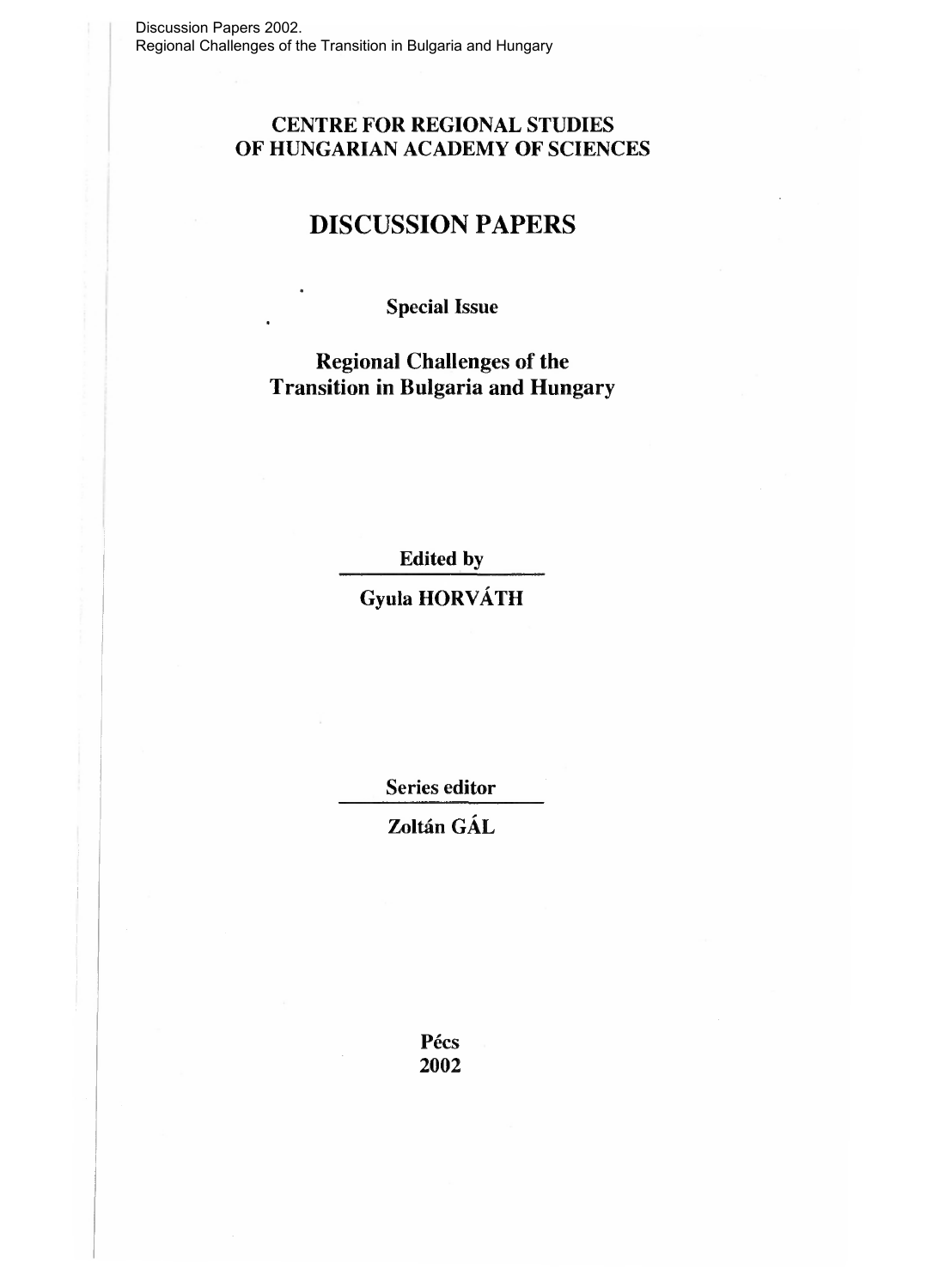Discussion Papers 2002. Regional Challenges of the Transition in Bulgaria and Hungary

Publishing of this paper is supported by the *Research and Publishing Fund of the Centre for Regional Studies, HAS, Hungary* 

ISSN 0238-2008

2002 by Centre for Regional Studies of the Hungarian Academy of Sciences. Technical editor: Dorottya Frick Typeset by Centre for Regional Studies of HAS Printed in Hungary by Sümegi Nyomdaipari, Kereskedelmi és Szolgáltató Ltd., Pécs.